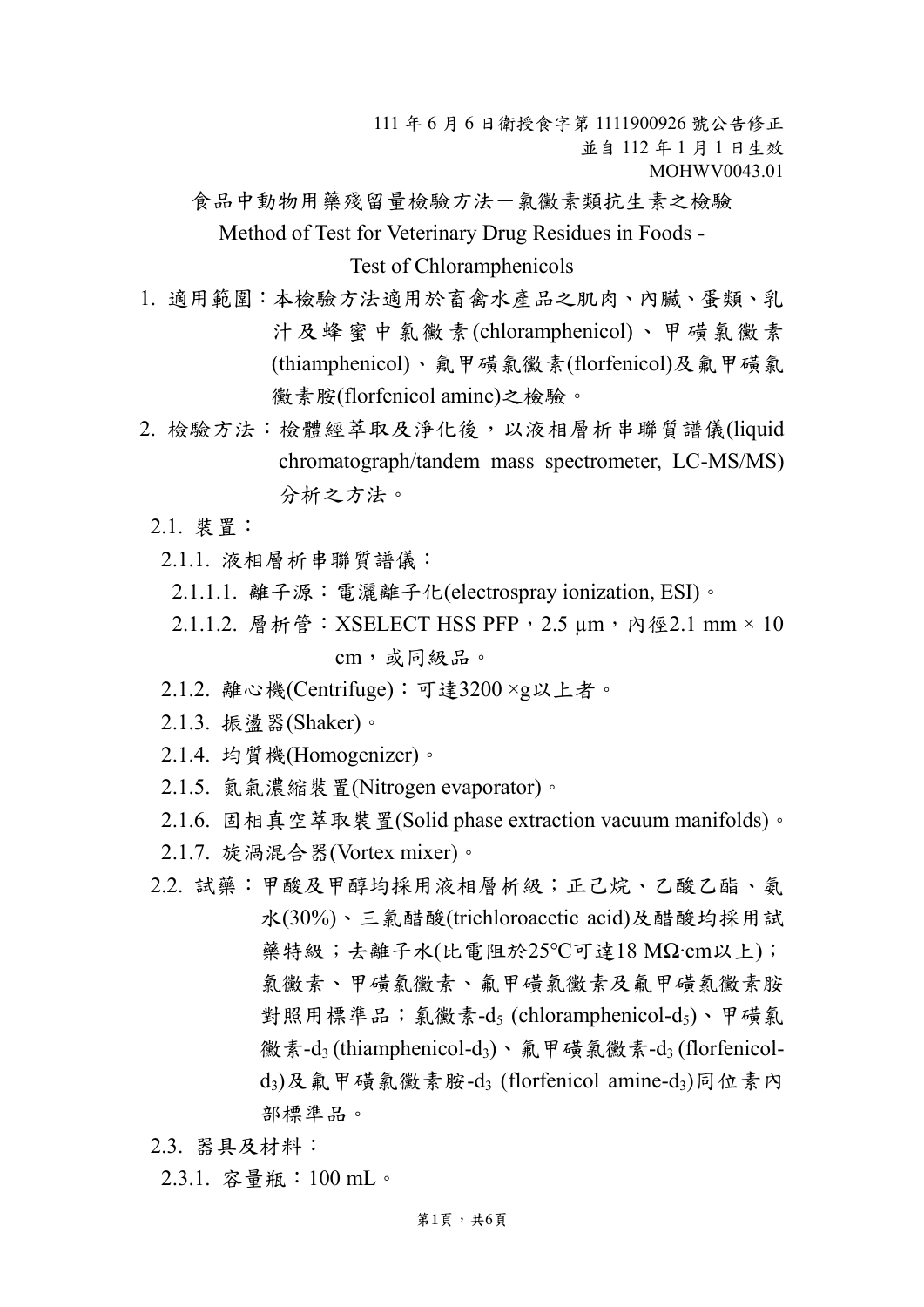- 2.3.2. 離心管:50 mL,PP材質。
- 2.3.3. 固相萃取匣(Solid phase extraction cartridge): Oasis MCX, 6 mL,150 mg,或同級品。
- 2.3.4. 濾膜:孔徑0.22 µm,PVDF材質。
- 2.4. 試劑之調製:
- 2.4.1. 50%甲醇溶液:

取甲醇50 mL,加去離子水使成100 mL。

2.4.2. 5%醋酸溶液:

取醋酸5 mL,加去離子水使成100 mL。

2.4.3. 5%三氯醋酸溶液:

稱取三氯醋酸50g,以去離子水溶解使成1000 mL。

2.4.4. 含0.6%氨水之乙酸乙酯溶液:

取氨水 $20 \text{ mL}$ ,加乙酸乙酯使成 $1000 \text{ mL}$ 。

2.4.5. 含3%氨水之甲醇溶液:

取氨水 $10 \text{ mL}$ ,加甲醇使成 $100 \text{ mL}$ 。

2.4.6. 25%甲醇溶液:

取甲醇25 mL,加去離子水使成 $100$  mL。

- 2.5. 移動相溶液之調製:
- 2.5.1. 氯黴素之移動相溶液:
	- 2.5.1.1. 移動相溶液A:去離子水。
- 2.5.1.2. 移動相溶液B:甲醇。
- 2.5.2. 甲磺氯黴素、氟甲磺氯黴素及氟甲磺氯黴素胺之移動相溶 液:
	- 2.5.2.1. 移動相溶液A:

取甲酸1 mL, 加去離子水使成1000 mL, 以濾膜過濾, 取 濾液供作移動相溶液A。

- 2.5.2.2. 移動相溶液B:甲醇。
- 2.6. 標準溶液之配製:

取氯黴素、甲磺氯黴素及氟甲磺氯黴素胺對照 用標準品各約10 mg, 精確稱定,分別以50%甲醇溶液溶解並定 容至100 mL,作為標準原液,於-20℃貯存。臨用時分別取適量 各標準原液混合,以50%甲醇溶液稀釋至氯黴素為0.0015~0.04 µg/mL,甲磺氯黴素、氟甲磺氯黴素及氟甲磺氯黴素胺均為0.05

## 第2頁,共6頁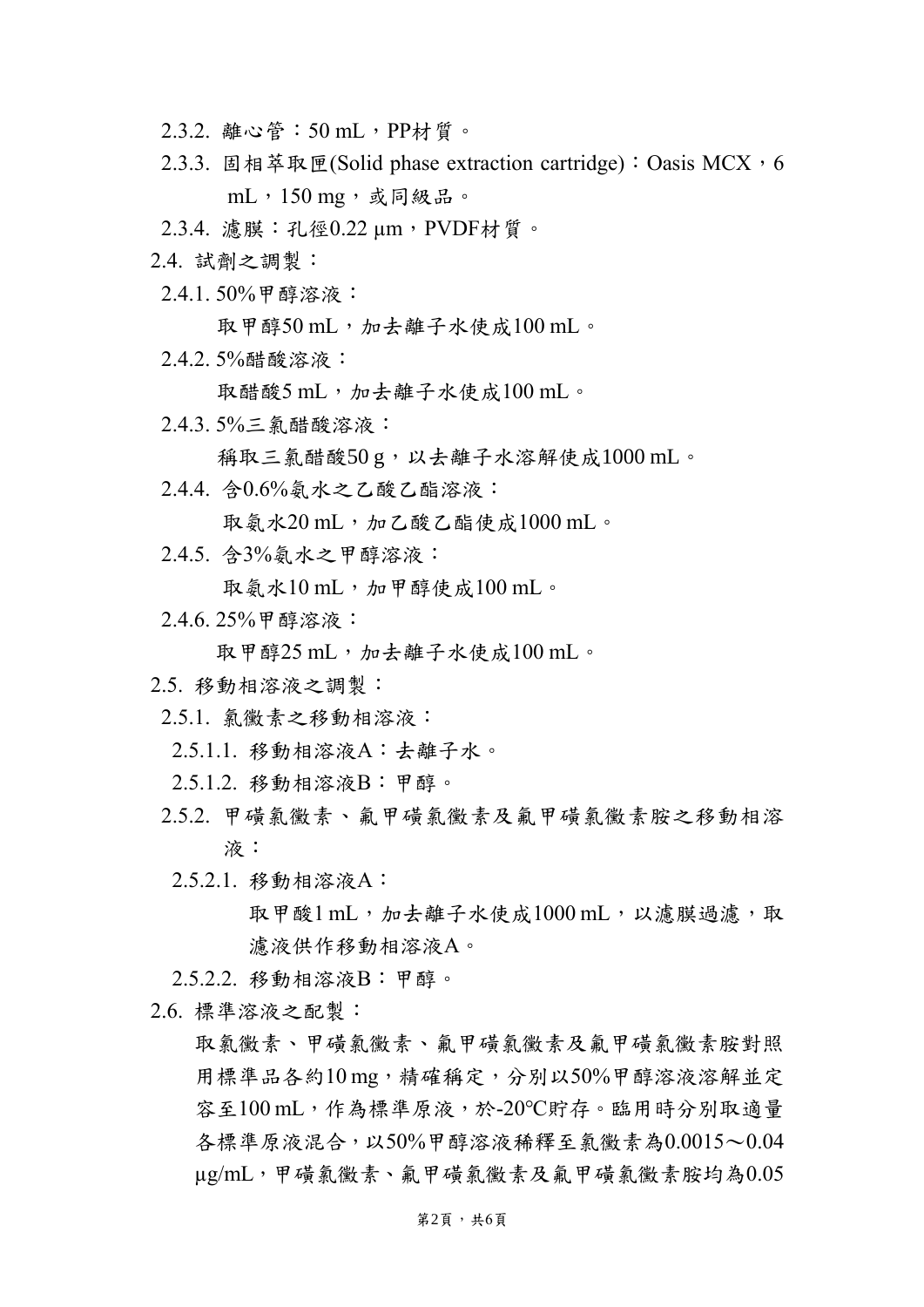$\sim$  1 µg/mL, 供作標準溶液。

2.7. 內部標準溶液之配製:

取氯黴素-ds、甲磺氯黴素-d3、氟甲磺氯黴素-d3及氟甲磺氯黴素 胺-d3同位素內部標準品各約10 mg, 精確稱定, 分別以50%甲醇 溶液溶解並定容至100 mL,供作內部標準原液,於-20℃貯存。 臨用時取適量各內部標準原液混合,以50%甲醇溶液稀釋至氯 黴素-d<sub>5</sub>為1 μg/mL,甲磺氯黴素-d3、氟甲磺氯黴素-d3及氟甲磺 氯黴素胺-d3均為10 µg/mL,供作內部標準溶液。

- 2.8. 檢液之調製:
- 2.8.1. 萃取:
- 2.8.1.1. 肌肉:

將檢體細切均質後,取約5g,精確稱定,置於離心管中, 加入內部標準溶液5 µL及含0.6%氨水之乙酸乙酯溶液20 mL, 旋渦混合1分鐘, 振盪10分鐘, 以3200×g離心10分鐘, 取上清液。加入5%醋酸溶液2 mL, 旋渦混合1分鐘, 於45℃ 水浴中以氮氣濃縮至約2 mL,加入5%醋酸溶液4 mL,旋 渦混合後,供淨化用。

2.8.1.2. 內臟與蛋類:

將內臟檢體細切均質後,取約5g,精確稱定;蛋類檢體去 除外殼後,將蛋白與蛋黃混勻,取約5g,精確稱定,置於 離心管中,加入內部標準溶液5 µL及5%三氯醋酸溶液20 mL, 旋渦混合1分鐘, 振盪10分鐘, 以3200×g離心10分鐘, 取上清液,加入正己烷20 mL,旋渦混合1分鐘,以3200 ×g 離心5分鐘,取下層液供淨化用。

2.8.1.3. 乳汁:

將檢體混勻後,精確量取5mL, 置於離心管中, 加入內部 標準溶液5 uL及5%三氯醋酸溶液20 mL, 旋渦混合1分鐘, 振盪10分鐘,以3200×g離心10分鐘,取上清液供淨化用。 2.8.1.4. 蜂蜜:

> 將檢體混勻後, 取約5g, 精確稱定, 置於離心管中, 加入 內部標準溶液5 µL及5%醋酸溶液10 mL,旋渦混合1分鐘, 振盪10分鐘後,供淨化用。

2.8.2. 淨化: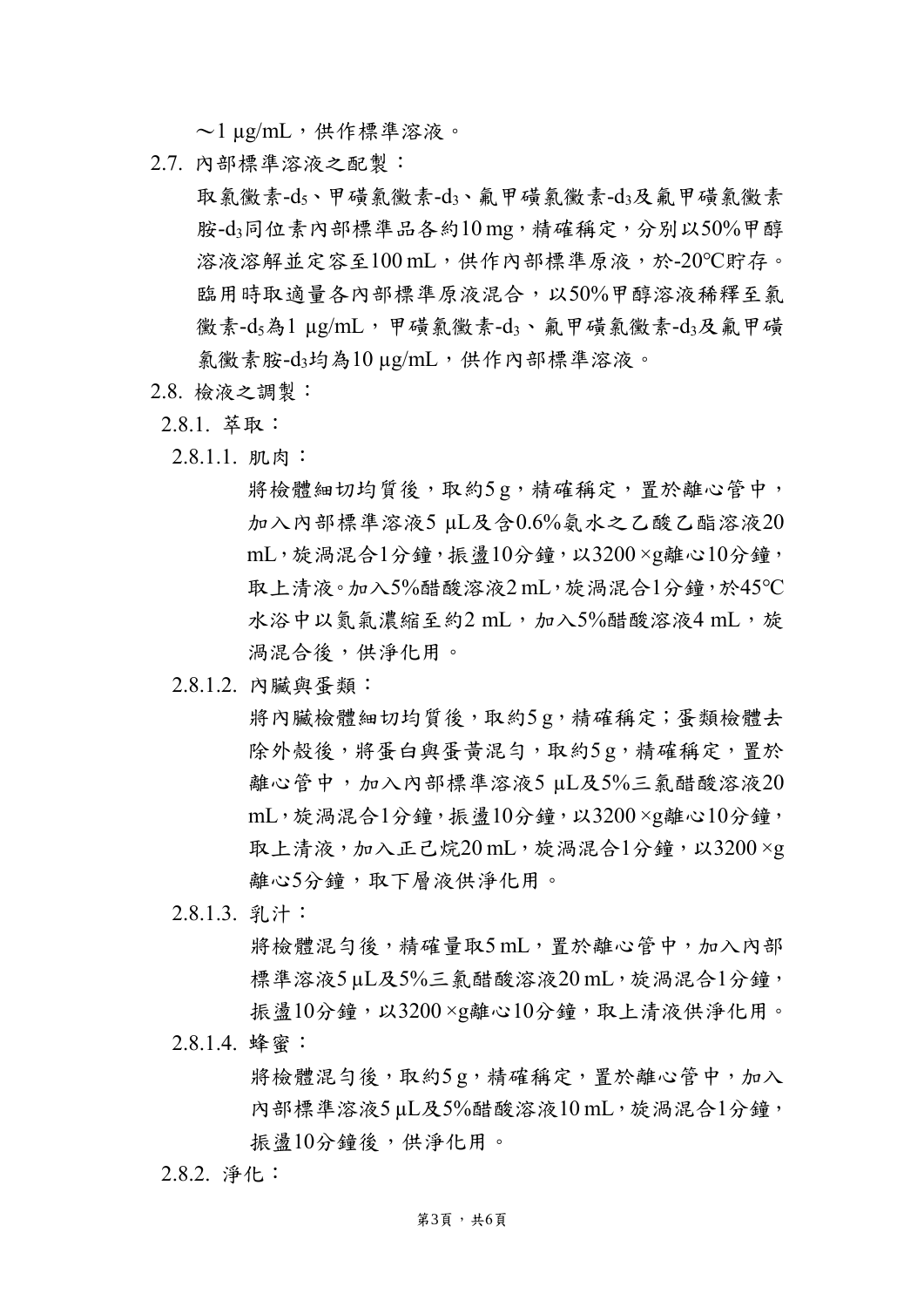取2.8.1.節供淨化用溶液,注入預先以甲醇5 mL及去離子水5 mL潤洗之固相萃取匣,棄流出液,以5%醋酸溶液5 mL流洗, 棄流出液,再以含3%氨水之甲醇溶液5 mL沖提,收集沖提 液,於45℃水浴中以氮氣濃縮至剛乾,殘留物以25%甲醇溶 液1 mL溶解,混合均勻,經濾膜過濾,供作檢液。

2.9. 基質匹配檢量線之製作:

取空白檢體,依2.8.節調製未添加內部標準品之空白檢液,於 45℃水浴中以氮氣濃縮至乾後,分別添加不同濃度標準溶液0.5 mL、內部標準溶液5 µL及適量去離子水,使體積為1 mL,混合 均勻,經濾膜過濾,供作基質匹配檢量線溶液,依下列條件進 行分析。就各氯黴素類抗生素與其同位素內部標準品之波峰面 積比,與對應之各氯黴素類抗生素濃度,分別製作基質匹配檢 量線。

液相層析串聯質譜測定條件(註):

層析管: XSELECT HSS PFP, 2.5 μm, 內徑2.1 mm × 10 cm。 移動相溶液:A液與B液以下列條件進行梯度分析

| 時間(min)                 | A(%)                | B(%)                |
|-------------------------|---------------------|---------------------|
| $0.0 \rightarrow 1.0$   | $95 \rightarrow 95$ | $5 \rightarrow 5$   |
| $1.0 \rightarrow 2.0$   | $95 \rightarrow 85$ | $5 \rightarrow 15$  |
| $2.0 \rightarrow 5.0$   | $85 \rightarrow 30$ | $15 \rightarrow 70$ |
| $5.0 \rightarrow 10.0$  | $30 \rightarrow 20$ | $70 \rightarrow 80$ |
| $10.0 \rightarrow 10.1$ | $20 \rightarrow 95$ | $80 \rightarrow 5$  |
| $10.1 \rightarrow 15.0$ | $95 \rightarrow 95$ | $5 \rightarrow 5$   |

移動相流速:0.3 mL/min。

注入量:10 µL。

離子噴灑電壓(Ion spray voltage):

正離子電灑離子化(ESI<sup>+</sup> )採用5.5 kV。

負離子電灑離子化(ESI)採用4.5 kV。

加熱管溫度(Turbo heater temperature):550℃。

霧化氣體(Nebulizer gas, GS1):50 psi。

輔助加熱氣體(Heated gas, GS2):50 psi。

氣簾氣體(Curtain gas):20 psi。

碰撞氣體(Collision gas):High。

第4頁,共6頁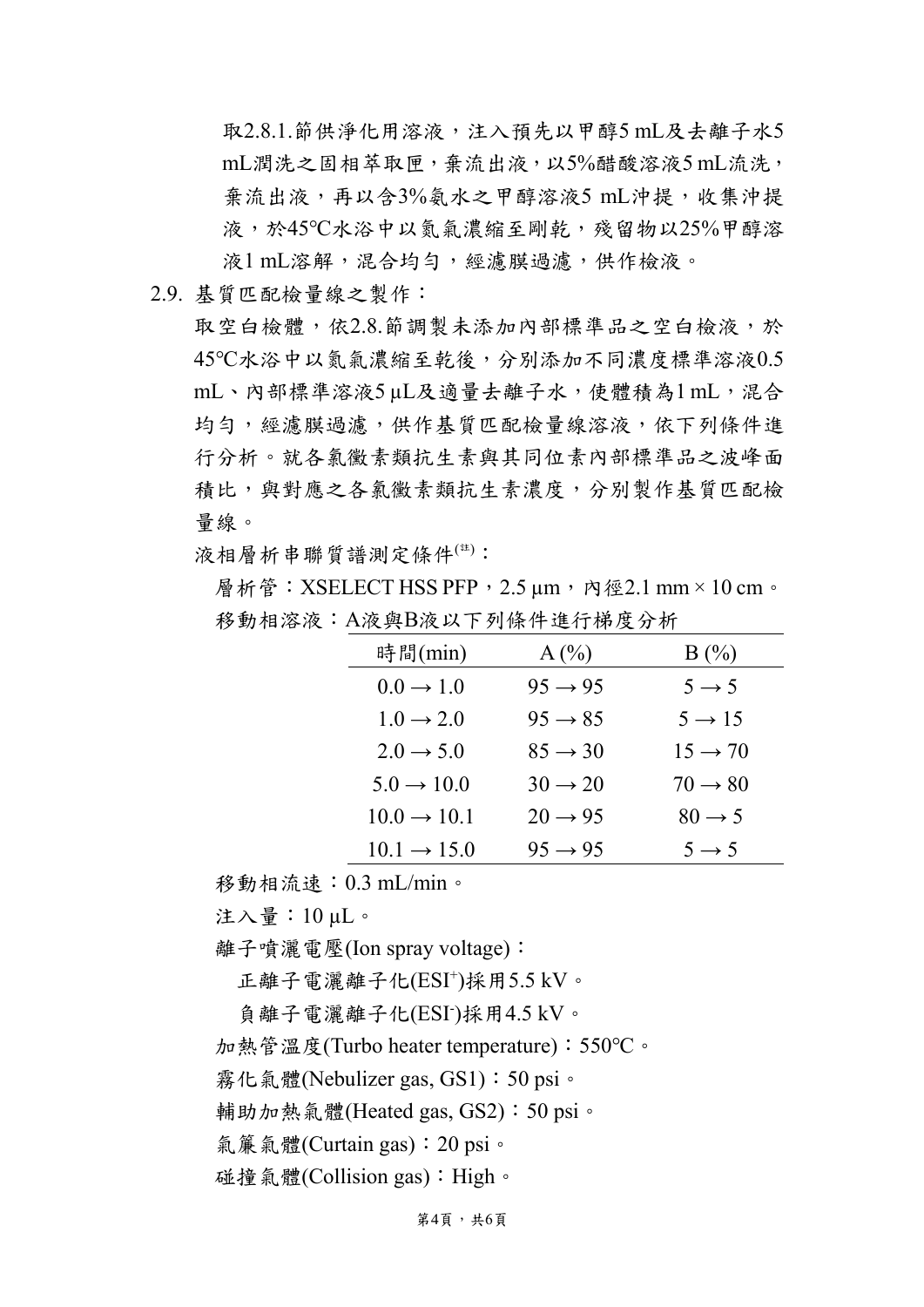分析物 離子化 模式 離子對 去集簇 碰撞 前驅離子(m/z) > 電壓 (V) 能量  $(eV)$ 產物離子(*m/z*) 氯黴素 ESI- $321 > 152*$  $321 > 257$ -65 -65 -14 -22 甲磺氯黴素 ESI- $354 > 185*$  $354 > 290$ -73 -73 -26 -16 氟甲磺氯黴素 ESI- $356 > 336*$  $356 > 185$ -73 -73 -12 -26 氟甲磺氯黴素胺 ESI<sup>+</sup>  $248 > 230*$  $248 > 130$ 46 46 13 33 氣黴素-d<sub>5</sub> (I.S.) ESI<sup>-</sup> 326 > 157 -65 -22 甲磺氯黴素-d<sub>3</sub> (I.S.) ESI 357 > 188 -73 -26 氟甲磺氯黴素-d<sub>3</sub> (I.S.) ESI 359 > 339 -73 -12 氟甲磺氯黴素胺-d<sub>3</sub>(I.S.) ESI<sup>+</sup> 251 > 233 46 17

偵測模式:多重反應偵測(multiple reaction monitoring, MRM)。 偵測離子對、去集簇電壓(declustering potential)與 碰撞能量(collision energy)如下表:

\*定量離子對

- 註:上述測定條件分析不適時,可依所使用之儀器,設定適合 之測定條件。
- 2.10. 鑑別試驗及含量測定:

精確量取檢液及基質匹配檢量線溶液各10 µL,分別注入液相 層析串聯質譜儀中,依2.9.節條件進行分析。就檢液與基質匹 配檢量線溶液所得波峰之滯留時間及多重反應偵測相對離子 強度(#)鑑別之,並依下列計算式求出檢體中各氯黴素類抗生素 之含量(ppm):

檢體中各氯黴素類抗生素之含量(ppm) =  $C \times V$ M

- C:由基質匹配檢量線求得檢液中各氯黴素類抗生素之濃度  $(\mu$ g/mL)
- V:檢體最後定容之體積(mL)
- M:取樣分析檢體之重量(g)或體積(mL)

## 第5頁,共6頁